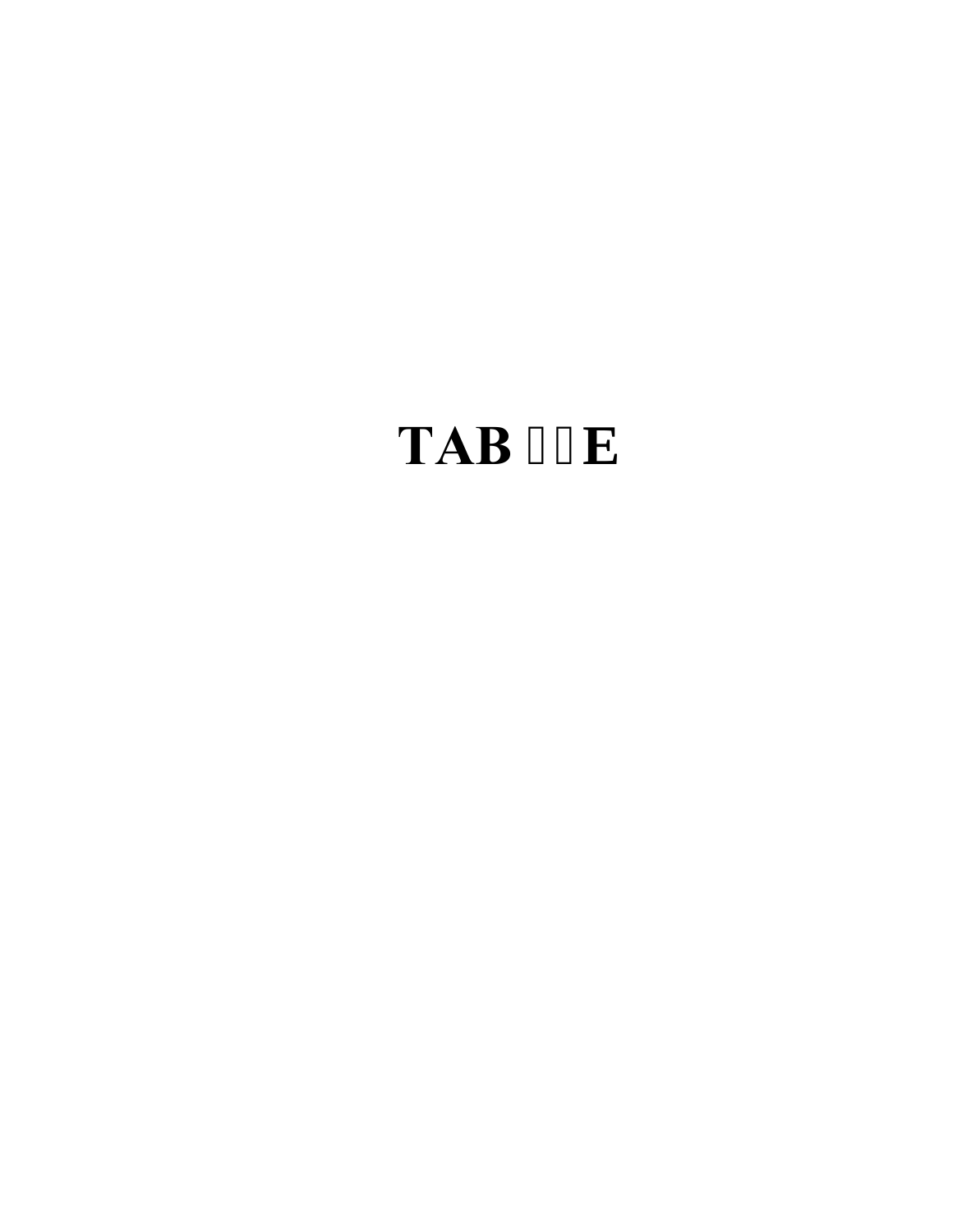| AIPLA Board Liaison Assignments - 2020-2021<br>[As of October 30, 2020] |                      |                                                       |                      |  |  |  |
|-------------------------------------------------------------------------|----------------------|-------------------------------------------------------|----------------------|--|--|--|
|                                                                         |                      |                                                       |                      |  |  |  |
|                                                                         |                      |                                                       |                      |  |  |  |
| <b>COMMITTEE NAME</b>                                                   | <b>BOARD LIAISON</b> | <b>BOARD LIAISON EMAIL</b>                            | <b>STAFF LIAISON</b> |  |  |  |
| <b>Content &amp; Branding Committees</b>                                |                      | Bea Swedlow (Lead), Stephanie Bald, Craig Whitney     |                      |  |  |  |
| Anti-Counterfeiting and Anti-Piracy                                     | Craig B. Whitney     | cwhitney@fkks.com                                     | <b>Vince Garlock</b> |  |  |  |
| Copyright Law                                                           | Craig B. Whitney     | cwhitney@fkks.com                                     | <b>Vince Garlock</b> |  |  |  |
| <b>Industrial Designs</b>                                               | Craig B. Whitney     | cwhitney@fkks.com                                     | Vince Garlock        |  |  |  |
| <b>Trademark Internet</b>                                               | Stephanie H. Bald    | stephanie.bald@kelly-ip.com                           | Vince Garlock        |  |  |  |
| <b>Trademark Law</b>                                                    | Stephanie H. Bald    | stephanie.bald@kelly-ip.com                           | Vince Garlock        |  |  |  |
| <b>Trademark Litigation</b>                                             | <b>Bea Swedlow</b>   | bswedlow@honigman.com                                 | <b>Vince Garlock</b> |  |  |  |
| Trademark-Relations with the USPTO                                      | <b>Bea Swedlow</b>   | bswedlow@honigman.com                                 | Vince Garlock        |  |  |  |
| <b>Education Services Committees</b>                                    |                      | Michael Drapkin (Lead), Tony Venturino, Mark Guetlich |                      |  |  |  |
|                                                                         |                      |                                                       |                      |  |  |  |
| AIPLA Quarterly Journal Editorial Board                                 | Anthony P. Venturino | apventurino@vorys.com                                 | Meghan Donohoe       |  |  |  |
| <b>FADIPL (AIPLEF)</b>                                                  | Ann Mueting          | amueting@mrgs.com                                     | Meghan Donohoe       |  |  |  |
| Special Committee on Education Coordination                             | Michael Drapkin      | mldrapkin@hollandhart.com                             | Meghan Donohoe       |  |  |  |
| <b>IP Law Associations</b>                                              | Mark Guetlich        | mguetlich@vizivtech.com                               | Meghan Donohoe       |  |  |  |
| Law Practice Management                                                 | Anthony P. Venturino | apventurino@vorys.com                                 | Meghan Donohoe       |  |  |  |
| <b>Online Programs</b>                                                  | Michael Drapkin      | mldrapkin@hollandhart.com                             | Meghan Donohoe       |  |  |  |
| Professional Programs                                                   | Michael Drapkin      | mldrapkin@hollandhart.com                             | Meghan Donohoe       |  |  |  |
| Professionalism and Ethics                                              | Anthony P. Venturino | apventurino@vorys.com                                 | Vince Garlock        |  |  |  |
| <b>Public Education</b>                                                 | Mark Guetlich        | mguetlich@vizivtech.com                               | Meghan Donohoe       |  |  |  |
| Special Committee on Content Curation                                   | Michael Drapkin      | mldrapkin@hollandhart.com                             | Meghan Donohoe       |  |  |  |
| Special Committee on Pro Bono                                           | Anthony P. Venturino | apventurino@vorys.com                                 | Meghan Donohoe       |  |  |  |
|                                                                         |                      |                                                       |                      |  |  |  |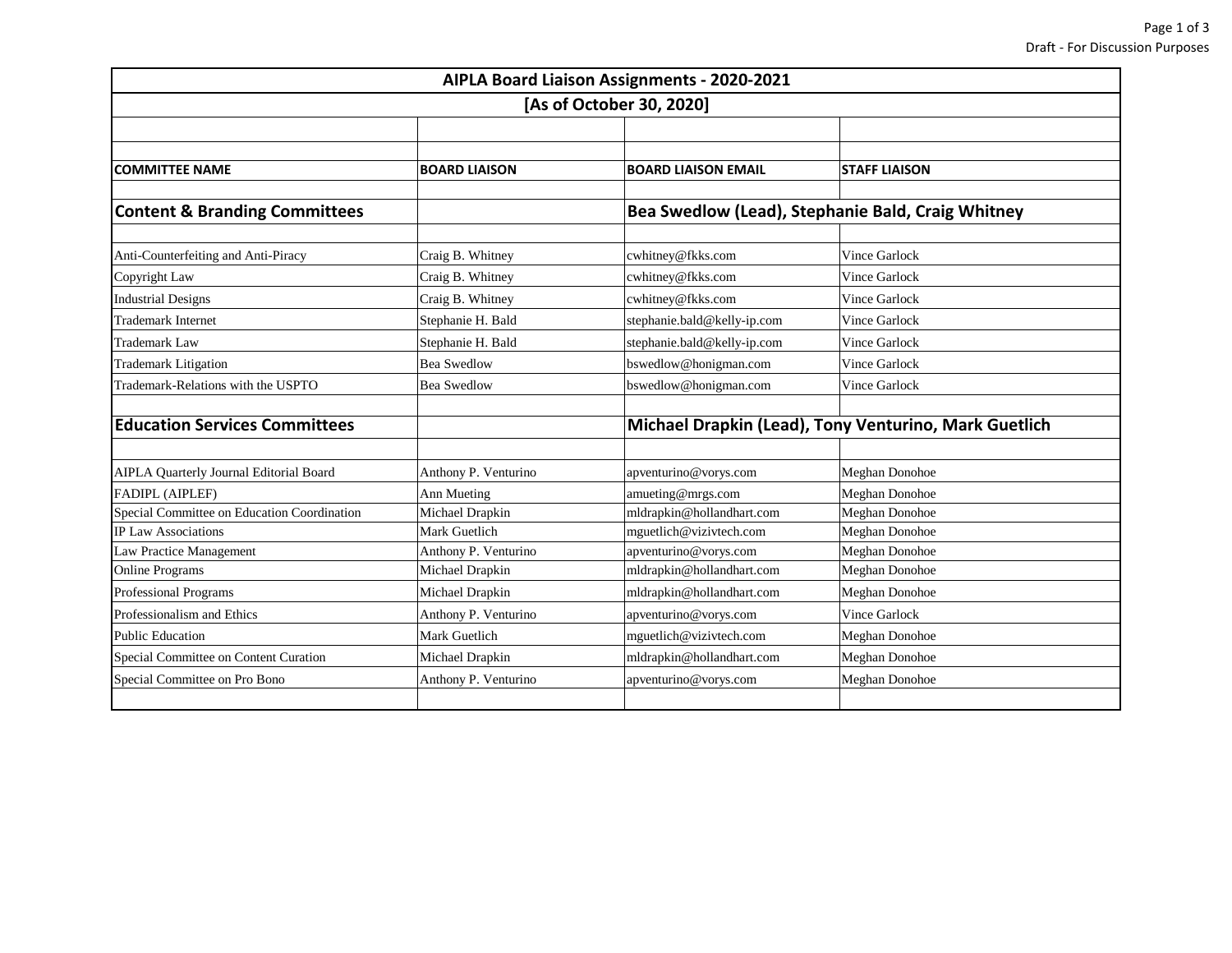| AIPLA Board Liaison Assignments - 2020-2021<br>[As of October 30, 2020] |                      |                                            |                                                              |  |  |  |
|-------------------------------------------------------------------------|----------------------|--------------------------------------------|--------------------------------------------------------------|--|--|--|
|                                                                         |                      |                                            |                                                              |  |  |  |
|                                                                         |                      |                                            |                                                              |  |  |  |
| <b>COMMITTEE NAME</b>                                                   | <b>BOARD LIAISON</b> | <b>BOARD LIAISON EMAIL</b>                 | <b>STAFF LIAISON</b>                                         |  |  |  |
| <b>International Committees</b>                                         |                      | Patrick Coyne (Lead), Bob Stoll, John Osha |                                                              |  |  |  |
|                                                                         |                      |                                            |                                                              |  |  |  |
| AIPPI-US                                                                | John Osha            | osha@oshaliang.com                         | <b>Vince Garlock</b>                                         |  |  |  |
| Harmonization                                                           | John Osha            | osha@oshaliang.com                         | <b>Vince Garlock</b>                                         |  |  |  |
| International and Foreign Law                                           | <b>Bob Stoll</b>     | Robert.stoll@dbr.com                       | Vince Garlock                                                |  |  |  |
| IP Practice in China                                                    | Patrick Coyne        | patrick.coyne@finnegan.com                 | <b>Vince Garlock</b>                                         |  |  |  |
| IP Practice In Europe                                                   | John Osha            | osha@oshaliang.com                         | Vince Garlock                                                |  |  |  |
| IP Practice in Israel                                                   | Patrick Coyne        | patrick.coyne@finnegan.com                 | <b>Vince Garlock</b>                                         |  |  |  |
| IP Practice in Japan                                                    | <b>Bob Stoll</b>     | Robert.stoll@dbr.com                       | <b>Vince Garlock</b>                                         |  |  |  |
| IP Practice in Latin America                                            | Patrick Coyne        | patrick.coyne@finnegan.com                 | Vince Garlock                                                |  |  |  |
| IP Practice in the Far East                                             | Patrick Coyne        | patrick.coyne@finnegan.com                 | Vince Garlock                                                |  |  |  |
| <b>Patent Cooperation Treaty Issues</b>                                 | John Osha            | osha@oshaliang.com                         | <b>Vince Garlock</b>                                         |  |  |  |
| Trademark Treaties and International Law                                | <b>Bob Stoll</b>     | Robert.stoll@dbr.com                       | <b>Vince Garlock</b>                                         |  |  |  |
| U.S. Bar-EPO Liaison Council                                            | John Osha            | osha@oshaliang.com                         | Vince Garlock                                                |  |  |  |
| U.S. Bar-JPO Liaison Council                                            | <b>Bob Stoll</b>     | Robert.stoll@dbr.com                       | Vince Garlock                                                |  |  |  |
| U.S. Bar-SIPO Liaison Council                                           | Patrick Coyne        | patrick.coyne@finnegan.com                 | Vince Garlock                                                |  |  |  |
|                                                                         |                      |                                            |                                                              |  |  |  |
| <b>Member Services Committees</b>                                       |                      |                                            | Robert O. Lindefjeld (Lead), Phyllis Turner-Brim, Paul Kitch |  |  |  |
|                                                                         |                      |                                            |                                                              |  |  |  |
| <b>AIPLA Fellows</b>                                                    | Robert O. Lindefjeld | rlindefjeld@nantero.com                    | <b>Vince Garlock</b>                                         |  |  |  |
| Corporate Practice                                                      | Phyllis Turner-Brim  | pturnerb@starbucks.com                     | Meghan Donohoe                                               |  |  |  |
| Diversity in IP Law                                                     | Phyllis Turner-Brim  | pturnerb@starbucks.com                     | Meghan Donohoe                                               |  |  |  |
| Membership                                                              | Paul R. Kitch        | pkitch@gbc.law                             | Meghan Donohoe                                               |  |  |  |
| Mentoring                                                               | Robert O. Lindefjeld | rlindefjeld@nantero.com                    | Meghan Donohoe                                               |  |  |  |
| New Lawyers                                                             | Paul R. Kitch        | pkitch@gbc.law                             | Meghan Donohoe                                               |  |  |  |
| <b>Public Appointments</b>                                              | Robert O. Lindefjeld | rlindefjeld@nantero.com                    | <b>Vince Garlock</b>                                         |  |  |  |
| Women in IP Law                                                         | Phyllis Turner-Brim  | pturnerb@starbucks.com                     | Meghan Donohoe                                               |  |  |  |
|                                                                         |                      |                                            |                                                              |  |  |  |